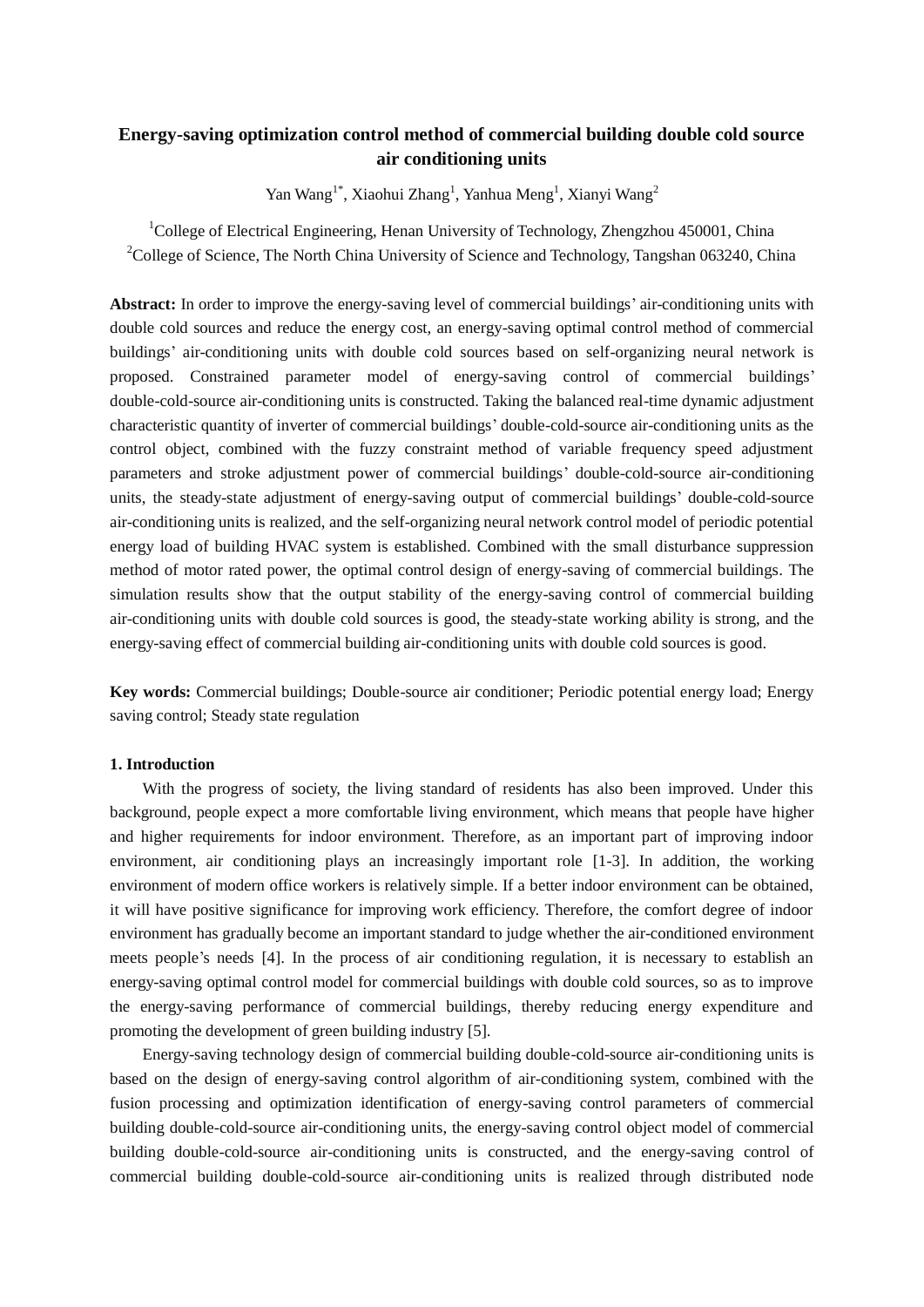detection and control law design. In recent years, the hidden problems of health and high energy consumption behind the traditional steady-state thermal environment construction mode have attracted the attention of researchers in related fields [6]. The research shows that different room setting temperatures will lead to different energy consumption of air conditioning system. If the indoor temperature setting value is lowered by 1℃ in summer or increased by 1℃ in winter, the energy consumption of HVAC system will increase by about 8% ". Based on this situation, the concept of "indoor dynamic thermal environment" has attracted more and more attention. Dynamic thermal environment control provides a favorable way for the dynamic optimization of indoor thermal environment. Giving full play to its small regular fluctuation in the thermal environment can not only effectively control the dynamic thermal environment, but also meet the needs of human thermal comfort. In the aspect of operation and maintenance of air-conditioning automatic control system, dynamic thermal environment control has become a research hotspot in the field of centralized air-conditioning system control in intelligent buildings, and has achieved good results in terms of thermal comfort requirements and energy saving. Since the end of last century [7], Professor Zhao Rongyi of Tsinghua University put forward the control strategy of dynamic air conditioning, the research group has conducted research from different angles, such as human response test of dynamic thermal environment and energy consumption of air conditioning, and pointed out its healthy, comfortable and energy-saving prospects [8]. By a lot of theoretical and practical research, Tsinghua University and other scholars found that reasonable dynamic temperature control can create a healthier indoor thermal environment. Therefore, how to set the hourly temperature value to adjust the air supply temperature of the air conditioner, so that the indoor thermal environment changes correspondingly with the real-time change of the outdoor natural environment, and achieve the purpose of human thermal comfort is an urgent problem to be solved at present [9]. However, creating a comfortable and healthy indoor thermal environment is at the cost of a certain energy consumption of the air conditioning system. In recent years, the building energy consumption in developed countries has increased rapidly, accounting for about 40% of the total social energy consumption, of which the energy consumption of HVAC accounts for more than 50% of the total building energy consumption. In contrast, artificial neural network has strong nonlinear approximation ability, which is more suitable for the prediction of energy consumption of air conditioning system. Among them, the Back Prop agation Neural Network (BPNN) has been widely used for its powerful nonlinear mapping and fault tolerance, but it also has some shortcomings such as slow convergence and local minimization. Some researchers use PSO algorithm to optimize the parameters of BPNN [10], which improves the prediction accuracy and convergence speed of BPNN. Using data mining technology to analyze the energy consumption of air conditioning system under dynamic temperature control strategy, and based on this, it is of great research significance to establish an energy consumption prediction model [11].

Shen Yandong [12] et al. proposed the development of energy saving control device for campus air conditioning. PLC was adopted as the controller and force control configuration software was installed on the computer for managing staff to realize the rational use and scientific management of air conditioning in colleges and universities, so as to avoid energy waste caused by unreasonable use of air conditioning in colleges and universities to the maximum extent. The device is small in size, cost-effective, easy to install and maintain, and set up humanized management and operation mode, very convenient to use, can be suitable for a variety of places to use. However, the output power of this method is high and the cost performance is not high. Yu Dan [13] et al. is proposed based on the Internet of things of fission air conditioning energy saving control method, the application of Internet technology, and by controlling the compressor efficiency, reduce the summer caused by users set temperature too low energy waste, realize the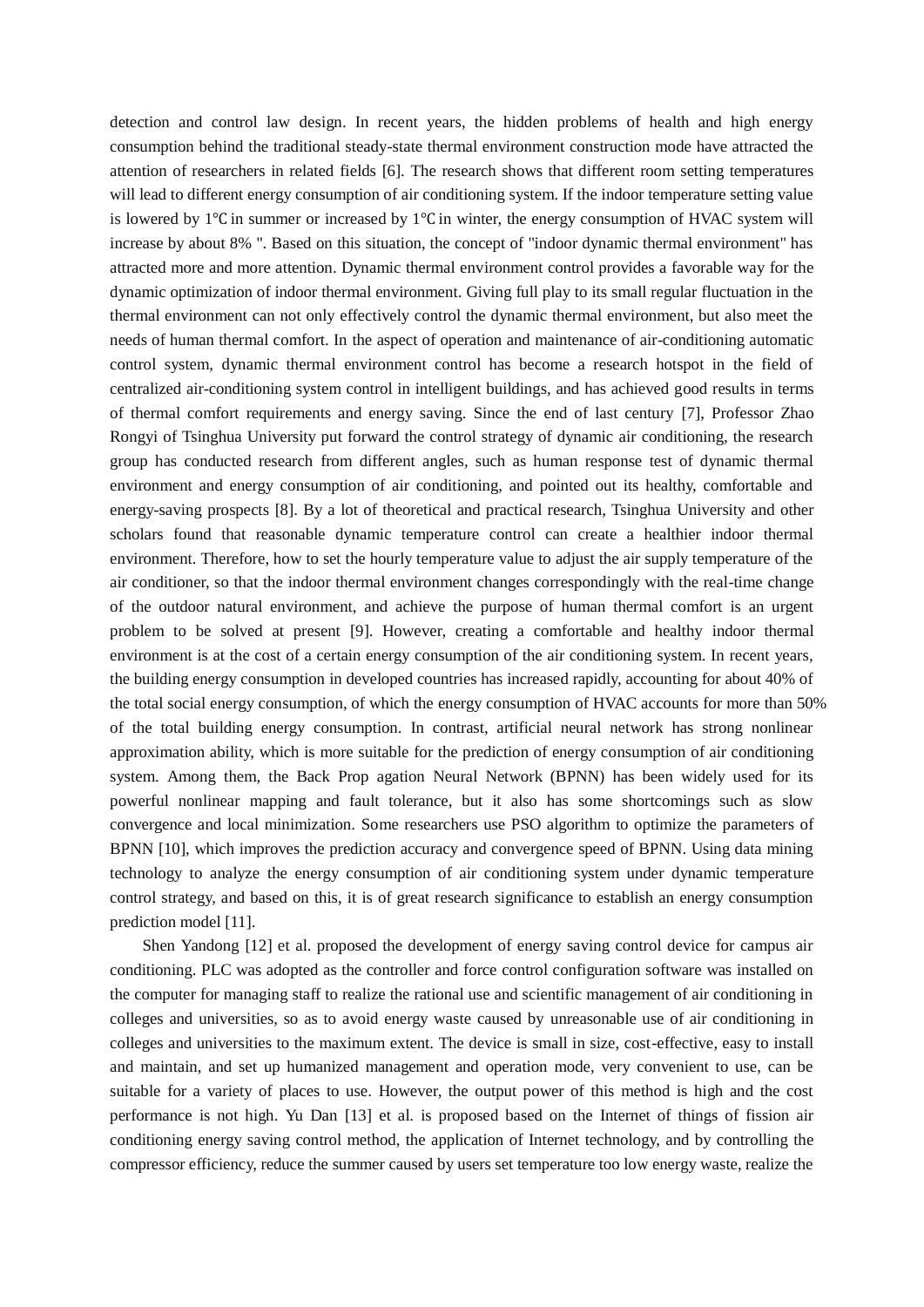air-conditioning energy saving control of the Internet of things, achieve the goal of energy saving, but this method have limitations, the energy cost is larger. The actual application effect is not good. Fan Xinzhou [14] et al. proposed an energy-saving optimization strategy for the water system of central air conditioning. Under the premise of meeting the end cooling load and aiming at minimizing the total energy consumption of the system, they proposed an optimization strategy for the start-up and shutdown of chiller and pump and a global optimization method for control parameters. Taking chilled water supply temperature and cooling water flow as independent optimization control parameters, the energy consumption model of centralized air conditioning water system is established to achieve the purpose of reducing air conditioning energy consumption. However, the voltage gain of this method is small and the voltage fluctuation is large.

In view of the above problems, this paper proposes an energy-saving optimal control method of commercial building double cold source air conditioning units based on self-organizing neural network. Firstly, the constraint parameter model of energy-saving control of commercial buildings' double cold source air-conditioning units is established, and the self-organizing neural network control model of periodic potential energy load of HVAC system in assembled buildings is established. Then, the energy-saving optimal control design of commercial buildings' double cold source air-conditioning units is realized by combining the small disturbance suppression method of motor rated power. Finally, the simulation test analysis shows the superior performance of this method in improving the energy-saving control ability of commercial building double cold source air conditioning units.

#### **2. Energy-saving control object model and constraint parameter analysis**

Before constructing the energy-saving optimization control method of the dual-cooling air conditioning unit in commercial buildings, it is necessary to build the energy-saving control object model and analyze the energy-saving control constraint parameters of the dual-cooling air conditioning unit in commercial buildings, so as to improve the energy-saving optimization control purpose of the dual-cooling air conditioning unit and reduce the energy cost. In this process, the energy saving control structure of commercial building dual cooling source air conditioning is designed, and the model parameter identification method, current three-loop cascade control method, variable frequency speed regulation parameters and stroke regulation power fuzzy constraint method are used to realize the model construction and constraint parameter analysis.

#### **2.1 Energy-saving control object model**

In order to realize the energy-saving control of commercial buildings' double-cold-source air-conditioning units, a constraint parameter model of energy-saving control of commercial buildings' double-cold-source air-conditioning units is established. The output steady-state distribution characteristic quantity of inverter of commercial buildings' double-cold-source air-conditioning units is taken as the constraint independent variable, and the control object model is established [15]. The sample parameter analysis model of energy-saving of commercial buildings' double-cold-source air-conditioning units is established by the method of model parameter identification. By analyzing the state parameter set of energy-saving control of commercial buildings' double cold source air-conditioning units, and combining with the method of sample model updating, the control object model construction and characteristic parameter optimization identification are realized, and the realization structure block diagram of energy-saving control of commercial buildings' double cold source air-conditioning units is obtained as shown in Figure 1.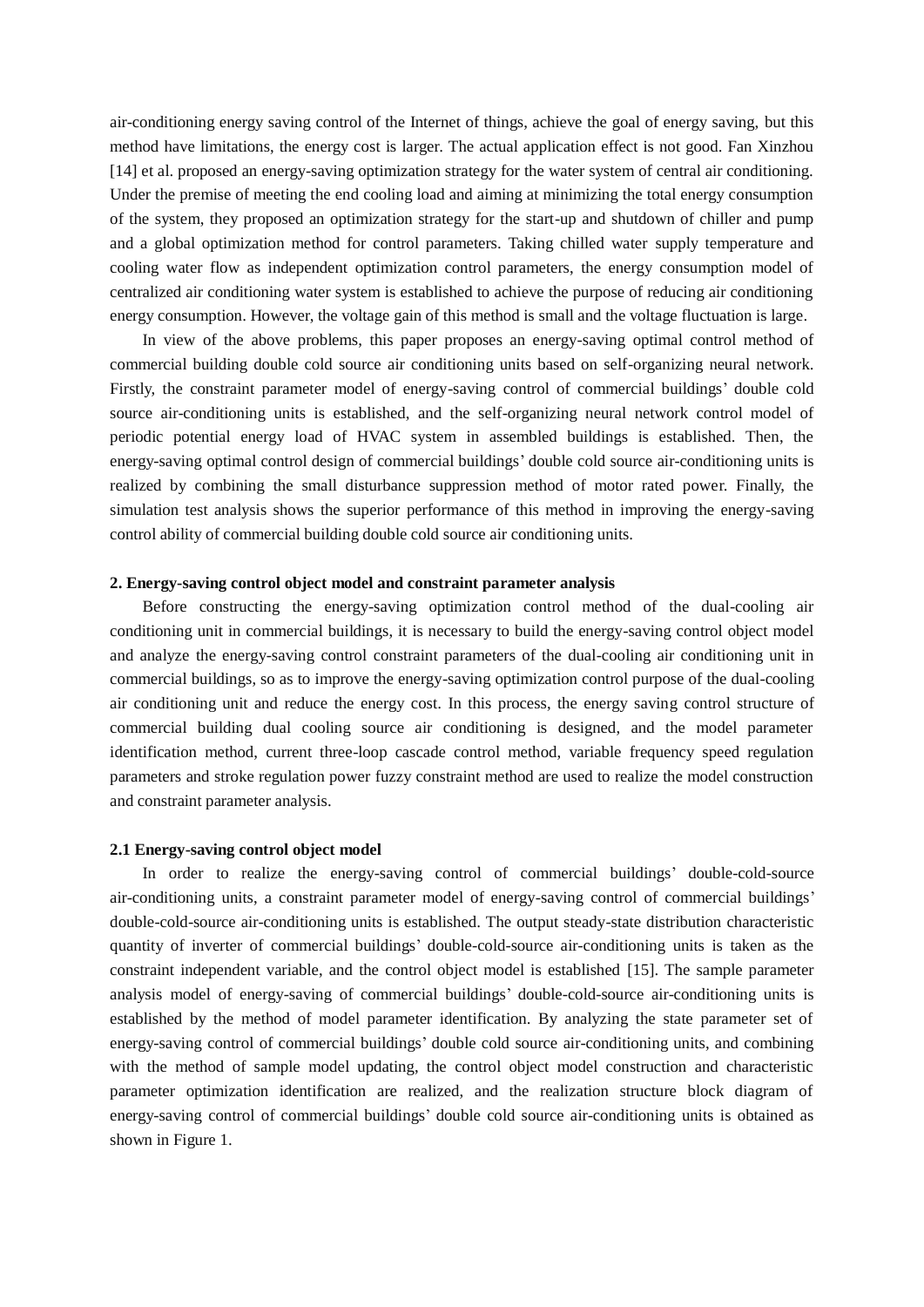

## **Figure 1 Structure block diagram of energy-saving control of double cold source air-conditioning in assembly building**

Analyze the terminal power consumption of the double cold source air-conditioning system in the assembled building, and through reactive power control and load balancing scheduling method, get the load intensity of the building HVAC energy-saving system as follows:

$$
S_N(t, v) = \frac{x(v, t)}{c(v)}, S_N(t, v) \le 1
$$
\n(1)

Wherein,  $S_N(t, v)$  represents the balance lag angle,  $S_N(t, v)$  represents the maximum torque of the balancing device, and  $c(v)$  represents the multi-stage voltage regulating device. By using the power factor parameters of the commercial building double cold source air conditioning unit itself, in the building, through the optimal deployment of the air outlet node of the air conditioner, the energy expenditure of the commercial building double cold source air conditioner in the regional  $e<sub>s</sub>$  can be obtained as follows:

$$
W(e_s) = \sum_{v \in e_s} S_N(t^-, v), \forall v \in e_s
$$
\n<sup>(2)</sup>

Where  $W(e_s)$  represents the reactive power control parameter of voltage fluctuation, the constant power factor of the air outlet node of the air conditioner is P and Q respectively, and the relative energy consumption is:

$$
T_{l1} = \sqrt{F_{p1}^2 + F_{q1}^2}
$$
 (3)

Wherein,  $F_{p1}$  is the inner surface heat transfer flux,  $F_{q1}$  is the outer surface heat transfer flux, and

the energy-saving state function of commercial building double cold source air-conditioning unit is constructed by the method of multi-mode state characteristic parameter fusion of room inner surface heat balance and room outer surface heat balance as follows:

$$
B_{N\times1} = S_{N\times L} \bullet T_{L\times1} \tag{4}
$$

Wherein,  $S_{N \times L}$  is the long-wave radiation exchange flux of indoor walls and  $T_{L \times I}$  is the short-wave radiation flux of indoor lighting. Under limited conditions, the motor rated power regulation model of the motor group is obtained through the analytical transformation of the whole network energy balance: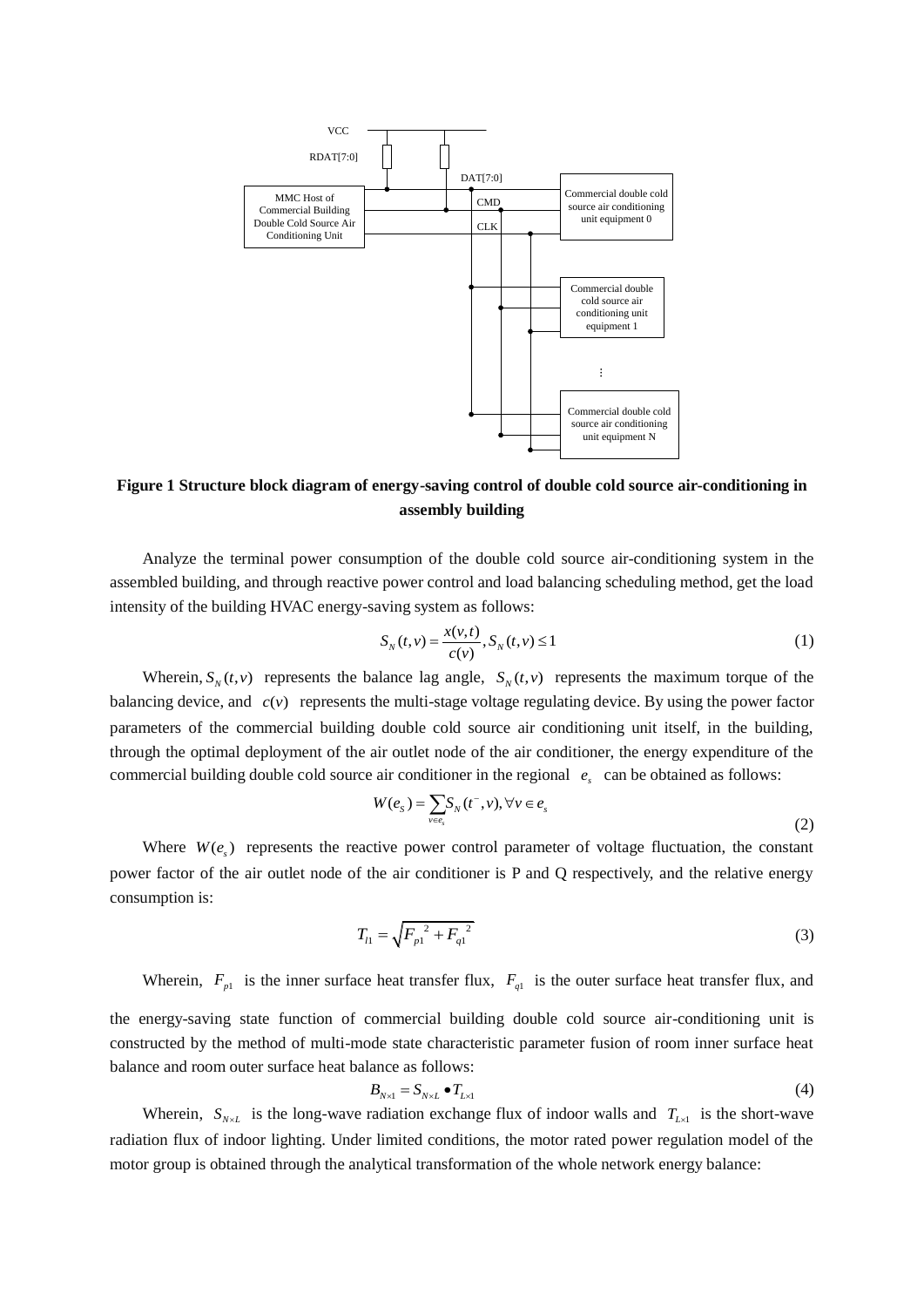$$
P_{\text{AOMDV}} = (1 - P_d)^2 \left\{ 1 - \left[ 1 - (1 - P_e)^n (1 - P_d)^{n-1} \right]^m \right\} \tag{5}
$$

Wherein,  $P_d$  is the long-wave radiant heat flux, and  $P_e$  is the outdoor air convection heat flux. According to the above model, an energy-saving control object model is constructed by using the methods of terminal voltage fluctuation detection and power consumption analysis [16].

## **2.2 Analysis of constraint parameters of energy-saving control of commercial double cold source air-conditioning units**

Taking the balance real-time dynamic regulation characteristic quantity of inverter of commercial building double-cooling air-conditioning unit as the control object, and combining with the fuzzy constraint method of variable frequency speed regulation parameters and stroke regulation power of commercial building double-cooling air-conditioning unit [17], the PID fuzzy control function of energy-saving output steady-state regulation of commercial building double-cooling air-conditioning unit is constructed as follows:

$$
\frac{Y(s)}{R(s)} = \frac{G_C(s)G_0(s)e^{-rs}}{1 + G_C(s)G_0(s)}
$$
(6)

In which:  $Y(s)$  — the output control parameters of double cold source air-conditioning units in commercial buildings;  $R(s)$ -input control parameters of double cold source air conditioning units in commercial buildings;  $e^{-rs}$  — Fuzzy time-delay characteristic parameters of double cold source air conditioning units in commercial buildings.

By adopting the method of active-reactive power joint control, the sum of the number of nodes in the energy-saving configuration of the double cold source air conditioner in the assembly building is obtained, and the rated power of the motor unit is analyzed, and the weight state distribution model of the output nodes is obtained as follows:

$$
\begin{cases}\nC\frac{dV}{dt} = g_{Na}m^{3}h(E_{Na} - V) + g_{K}n^{4}(E_{K} - V) + g_{L}(E_{L} - V) + I_{ext} \\
m = m_{\infty} = \alpha_{m}(V)/(\alpha_{m}(V) + \beta_{m}(V)) \\
\frac{dn}{dt} = \alpha_{n}(V)(1 - n) - \beta_{n}(V)n \\
h = \max(1 - 1.25n, 0)\n\end{cases}
$$
\n(7)

In the above formula,  $g_{N_a}$  is the viscosity coefficient of the air-conditioning fan,  $\alpha_m$  is the optimal speed of power,  $g_L$  is the air density, and  $\alpha_m$  is the power fluctuation transfer coefficient, which is the rated wind speed. When the constant-speed unit is in a steady state, the joint state equation of energy-saving control of the double cold source air conditioner in the assembly building is obtained as follows:

$$
\frac{Y(s)}{R(s)} = \frac{G_C(s)G_0(s)e^{-rs}}{1 + G_C(s)G_0(s) - G_m(s)e^{-t_m s}}
$$
\n(8)

Where:  $G_m(s)e^{-t_m s}$  is compensation factor of constant power section. Combined with inertial parameter

fusion analysis, the constraint parameter analysis model of energy-saving control of air-conditioning system is constructed, and the sensitivity of energy-saving control of double cold source air-conditioning in assembly building is improved [18].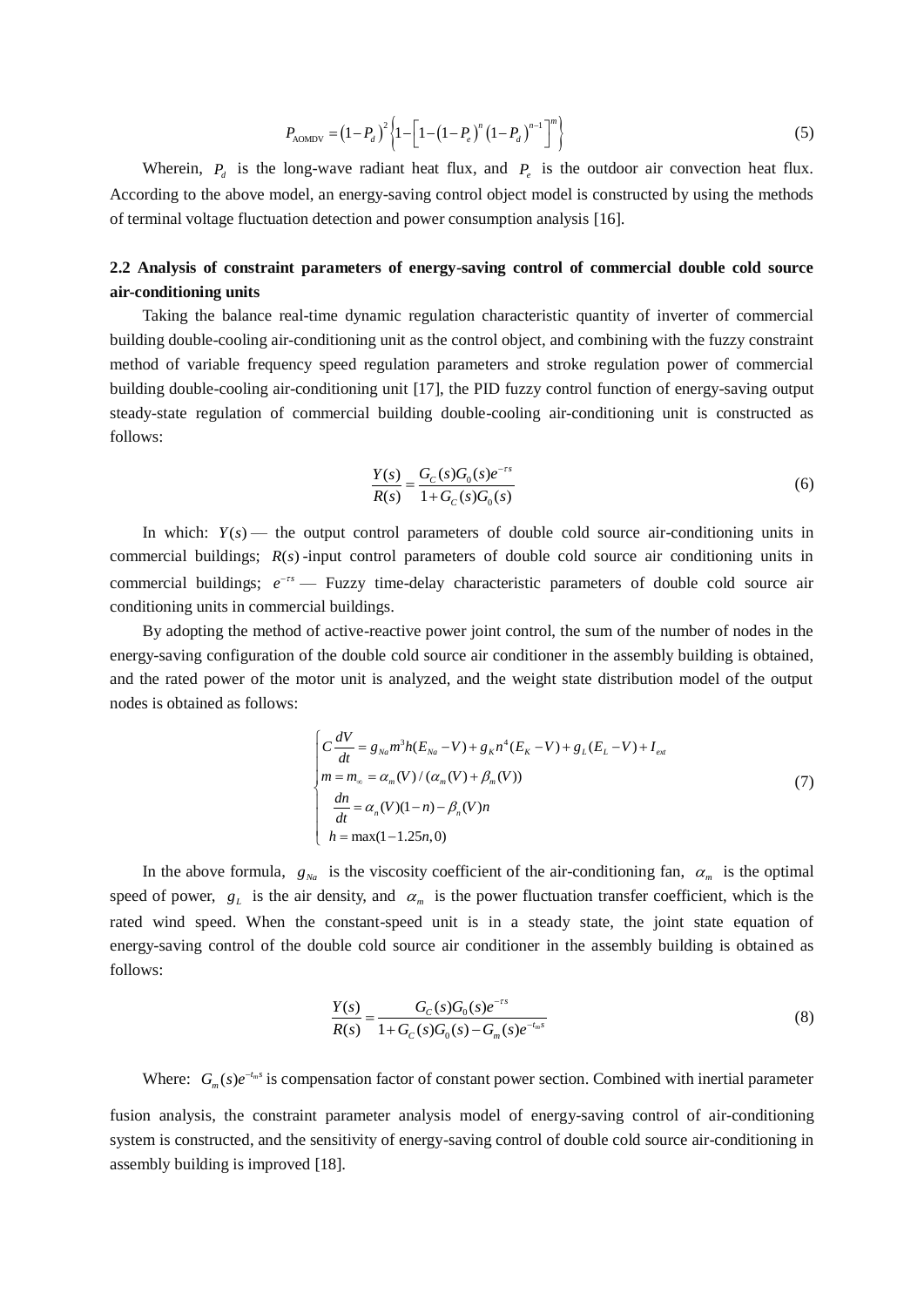#### **3. Energy-saving technology optimization of air conditioning system**

After completing the energy saving control object model and constraint parameter analysis, the stability of the energy saving output of the dual-cooling air conditioning in commercial buildings is adjusted, and the energy saving control output of the air conditioning system is designed to optimize the energy saving technology of the air conditioning system. Should have a process according to variable speed commercial building double cold source power fluctuation characteristics of the air conditioning unit, for commercial building aerodynamic parameters of the double cold source air conditioning unit, the application of fuzzy PID controller, combined with the self-organizing neural network control, obtaining fuzzy constraint conditions, at the same time by using self-organizing neural network learning method for energy saving control of adaptive learning, The equivalent control law is obtained by the method of load balance regulation and smooth tracking of active power fluctuation, so as to realize the optimization of energy saving technology of air-conditioning system.

## **3.1 Adjust the stability of energy-saving output of double cold source air conditioner in assembly building.**

Combined with the fuzzy constraint method of variable frequency speed regulation parameters and stroke regulation power of commercial building double cold source air conditioning units, the steady-state regulation of energy-saving output of commercial building double cold source air conditioning units is realized [19]. According to the power fluctuation characteristics of variable-speed commercial building double cold source air conditioning units, the aerodynamic parameters of commercial building double cold source air conditioning units are recorded as follows:<br> $\sigma(\varphi_a, \dot{\varphi}_a) = [\sigma_1(\varphi_a, \dot{\varphi}_a) \quad \sigma_2(\varphi_a, \dot{\varphi}_a) \quad \sigma_3(\varphi_a, \dot{\varphi}_a)]$ 

$$
\boldsymbol{\sigma}(\varphi_a, \dot{\varphi}_a) = [\sigma_1(\varphi_a, \dot{\varphi}_a) \quad \sigma_2(\varphi_a, \dot{\varphi}_a) \quad \sigma_3(\varphi_a, \dot{\varphi}_a)] \tag{9}
$$

Using fuzzy PID regulator, the torque reference value of energy-saving control of commercial building air-conditioning unit with double cold sources is set as  $x = [\varphi_a \quad \dot{\varphi}_a]$ , and the upper bound estimation value

of control parameter distribution is obtained when commercial building air-conditioning unit with double cold sources is in full wind speed range, and the calculation formula is as follows:

$$
\hat{\overline{\rho}}(x,\omega) = \omega'_1 \sigma_1(\varphi_a, \dot{\varphi}_a) + \omega'_2 \sigma_2(\varphi_a, \dot{\varphi}_a) \n+ \omega'_3 \sigma_3(\varphi_a, \dot{\varphi}_a)
$$
\n(10)

Among them,  $\sigma_1, \sigma_2, \sigma_3$  respectively represents the indoor air heat balance parameters. At any moment, in the first neuron in the area before the constant power section, self-organizing neural network control is adopted to obtain the input of the unit at the rated wind speed. According to the steady-state parameter adjustment, the optimal tip speed ratio of the unit tracking is obtained as follows:<br>  $f_0(X) = w_p P_1(X) + w_v V_t(X) + w_c C(X)$  (11)

$$
f_0(X) = w_p P_1(X) + w_v V_t(X) + w_c C(X)
$$
\n(11)

Where,  $w_p$ ,  $w_v$ ,  $w_c$  are the weight coefficient and  $P_1 = P_{cu} + P_h + P_e + P_h + P_w$  is the rotor current at the stator side, and the torque characteristic quantity of the energy-saving control of the double cold source air conditioner in the assembly building is expressed as: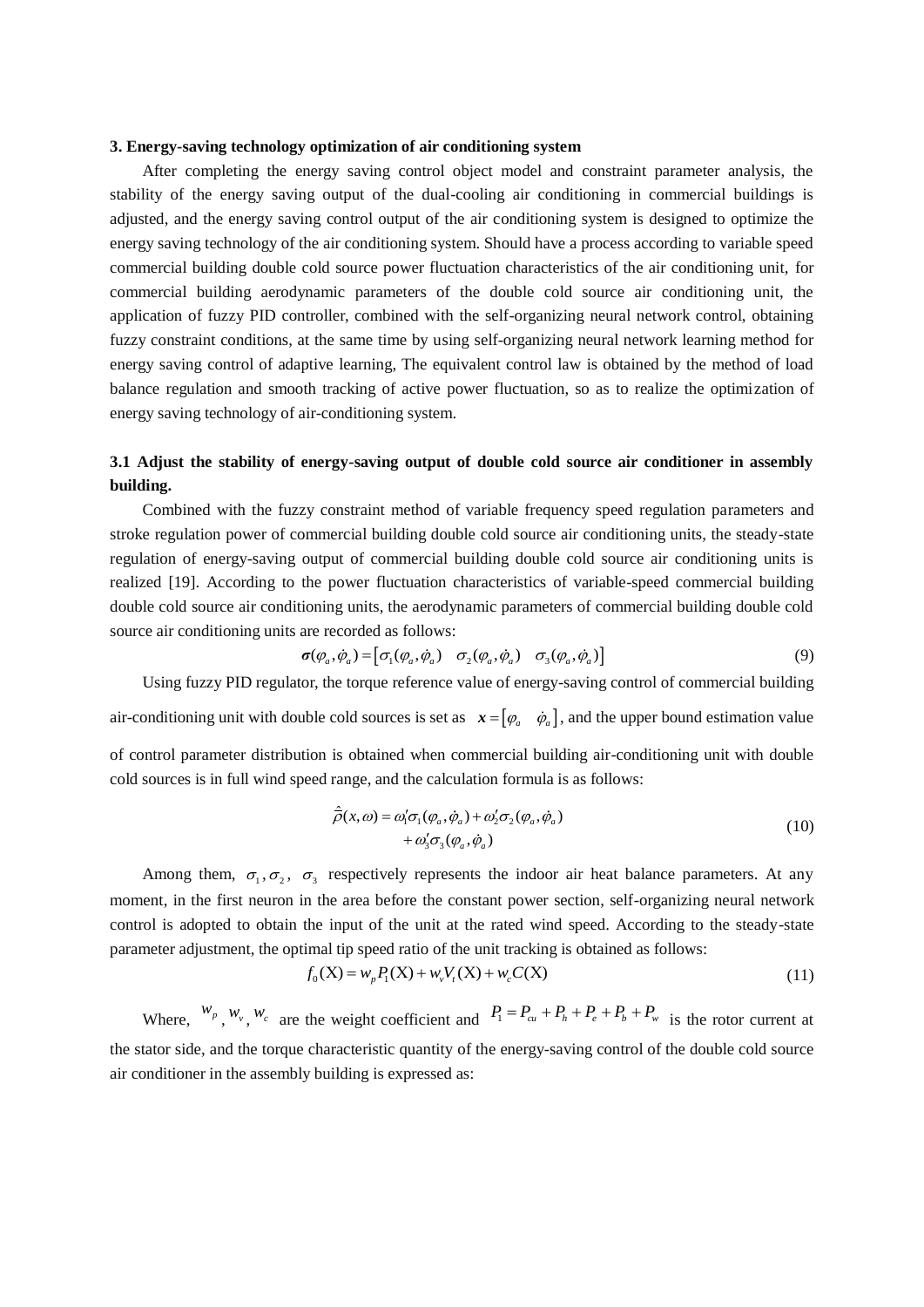$$
T_{em} = \frac{\pi k_f k_c k_1 k_\beta B_r l_m l_s l_w (2r_r + 2l_g + l_w) J_{cu}}{\ln(\frac{r_r + l_g + l_w}{r_r - l_m})}
$$
  
- $(\frac{P_e + P_h}{\omega_r})$  (12)

Wherein,  $P_e$  is the heat caused by air convection and water evaporation,  $P_h$  is the heat flux of cold air infiltration, and  $\omega_r$  is the heat flux of heating system. According to the transfer function, the Bode diagram is drawn. Using self-organizing neural network control, the fuzzy constraint conditions of energy-saving control of double cold source air-conditioning in assembly building are obtained as follows:

$$
\frac{\partial e_{dq}}{\partial z_{kj}} = \frac{-\partial Y_{dq}}{\partial z_{kj}} = -\frac{\partial g(o_{dq})}{\partial z_{kj}}
$$
(13)

Where:  $Y_{dq}$  is power fluctuation output parameter of air conditioner;  $o_{dq}$  is speed loop parameters. Namely:

$$
\frac{\partial e_{dq}}{\partial z_{kj}} = -g'(o_{dq}) \frac{\partial \left(\sum_{j=1}^{t} z_{dj} a_{jq}\right)}{\partial z_{kj}}
$$
\n
$$
= \left\{ \begin{array}{c} -g'(o_{dq}) a_{jq}, & d = k\\ 0, & d \neq k \end{array} \right.
$$
\n(14)

Wherein, in the self-organizing neural network, the weight from the input layer to the hidden layer is  $\omega_{ij}$  (*i* = 1, 2; *j* = 1, 2, 3), and the power fluctuation component is  $\sigma_j(\varphi_a, \dot{\varphi}_a)$ . According to the above analysis, the steady-state regulation model of energy-savi ng output of double cold source air-conditioning units in commercial buildings is constructed [20].

#### **3.2. Energy-saving control output of air conditioning system**

Combined with the fuzzy constraint method of variable frequency speed regulation parameters and stroke regulation power of commercial building double cold source air-conditioning units, the steady-state regulation of energy-saving output of commercial building double cold source air-conditioning units is realized, and the fuzzy learning vector of energy-saving control of assembly building double cold source air-conditioning units is obtained under limited initial conditions:

$$
x(t) = (x_0(t), x_1(t), \cdots, x_{k-1}(t))^T
$$
\n(15)

Self-organizing neural network learning method is used for adaptive learning of energy-saving control. The neural network model is shown in Figure 2.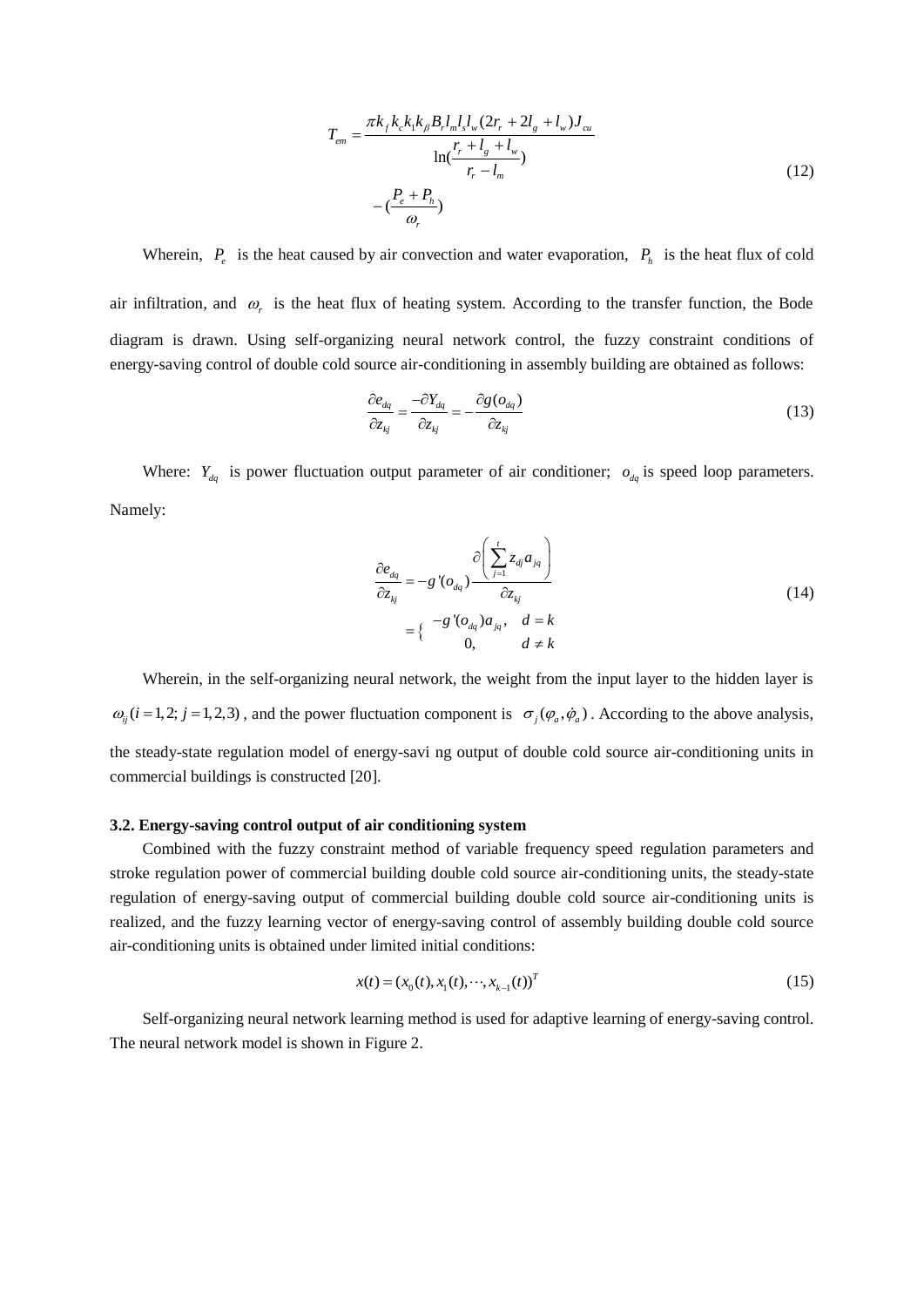

**Figure 2 Neural network model**

In the input layer of the self-organizing neural network, the voltage wave generated by the power fluctuation component is introduced, and combined with the knowledge model base, the neural network adaptive learning control output of the energy-saving control of the double cold source air conditioner in the assembly building is obtained as follows:

$$
\sigma_{1}(\varphi_{a}, \dot{\varphi}_{a}) = \frac{1}{1 + e^{-(\omega_{11}\varphi_{a} + \omega_{21}\dot{\varphi}_{a})}}
$$
\n
$$
\sigma_{2}(\varphi_{a}, \dot{\varphi}_{a}) = \frac{1}{1 + e^{-\int (\omega_{21}\varphi_{a} + \omega_{22}\dot{\varphi}_{a})dt}}
$$
\n
$$
\sigma_{3}(\varphi_{a}, \dot{\varphi}_{a}) = \frac{1}{1 + e^{-d(\omega_{11}\varphi_{a} + \omega_{21}\dot{\varphi}_{a})}}
$$
\n(16)

Where  $\int$ ( $\bullet$ )*dt* is the integrator of energy-saving control of double-cold-source air-conditioning in

building, and  $d(\bullet)$  is a differential symbol? When  $l = l_s$ ,  $r = r_r + l_g$ ,  $NI = A_w J_{cu} k_f$ . The active and reactive levels are analyzed, and the analytical process of optimal parameters for energy-saving control of double-cold-source air-conditioning in building is obtained by the method of joint adjustment of horizontal deviation and dynamic deviation:

on:  
\n
$$
T_{em} = \frac{\pi k_f k_c k_1 k_\beta B_r l_m l_s l_w (2r_r + 2l_g + l_w) J_{cu}}{\ln(\frac{r_r + l_g + l_w}{r_r - l_m})}
$$
\n(17)

$$
k_{1} = 1 - \frac{1}{0.9[r_{r} / (\beta p(l_{g} + l_{w}))]^{2} + 1}
$$
\n(18)

$$
k_{\beta} = \frac{\alpha(\beta, k_c)}{k_c} \tag{19}
$$

By analyzing the influence of active power fluctuation component on voltage fluctuation [21], it is found that the active power consumption of energy-saving control of double cold source air-conditioning in assembly building under frequency domain regulation of speed fluctuation is:<br>  $P_{loss} = I_P^2 (R_p + R_{cp} + 2R_{IGBT}) + I_s^2 (R_s + R_{cs} + 2R_{don})$ 

$$
P_{loss} = I_P^2(R_p + R_{cp} + 2R_{IGBT}) + I_s^2(R_s + R_{cs} + 2R_{don})
$$
 (20)

According to the fluctuation of terminal voltage, the output efficiency of double cold source air conditioner in commercial building is as follows:

$$
\eta = \frac{I_s^2 R_{eq}}{P_{loss} + I_s^2 R_{eq}}\tag{21}
$$

By adopting the load balance adjustment method and error feedback adjustment, the electromagnetic coupling control equation of double cold source air-conditioning units in commercial buildings is obtained as follows:

$$
\begin{bmatrix} \dot{\boldsymbol{\delta}} \\ \ddot{\boldsymbol{\delta}} \end{bmatrix} = \begin{bmatrix} 0 & 1 \\ 0 & -DK_m K_c b_6 / R \end{bmatrix} \begin{bmatrix} \boldsymbol{\delta} \\ \dot{\boldsymbol{\delta}} \end{bmatrix} + \begin{bmatrix} 0 \\ K_m b_6 \end{bmatrix} U_{\boldsymbol{\delta}}
$$
\n(22)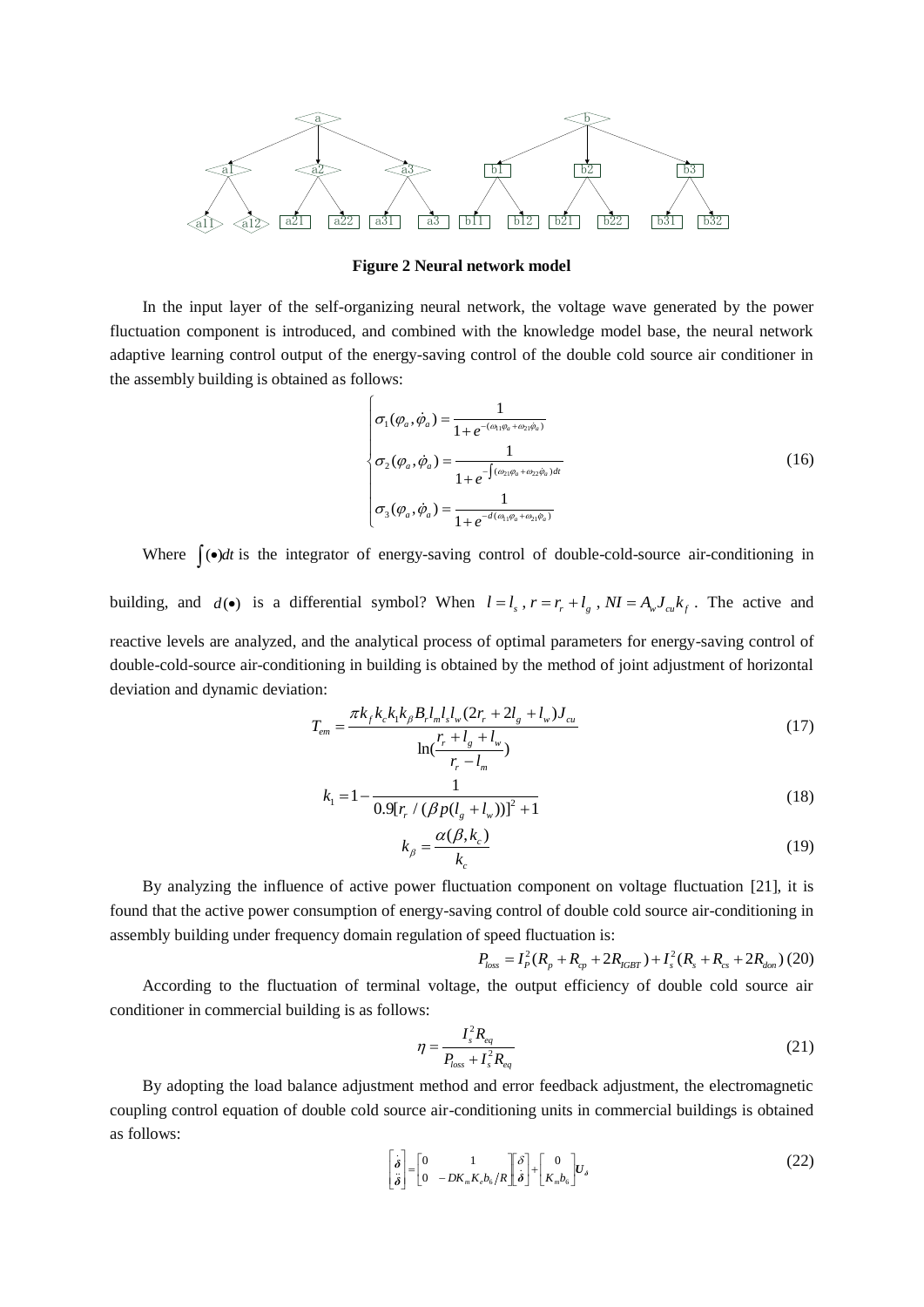Assume that  $p_i(t): R_{+} \to R$ ,  $p_i(t) \in C^{n}[0,\infty)$ ,  $\dot{p}_i$ ,  $\cdots$ ,  $p_i^{(n)} \in L^{\infty}$ . Using the method of smooth tracking of active power fluctuation, the equivalent control law is obtained as follows:

$$
u_{eqx} = \lambda(-\hat{f}_x - \lambda_x e_x - \alpha e_x + x) / (\lambda g_x + g_\theta)
$$
\n(23)

$$
u_{eq\theta} = (-\hat{f}_{\theta} - \lambda_{\theta} e - \beta e_{\theta} + \theta_{d})/(\lambda g_{x} + g_{\theta})
$$
\n(24)

There is a constant  $T > 0$ ,  $p_i(t)$  represents the steady-state characteristic solution, and combined with the small disturbance suppression method of motor rated power, the energy-saving optimal control design of double cold source air-conditioning units in commercial buildings is realized [22].

#### **4. Simulation and result analysis**

### **4.1 The experiment to prepare**

In order to verify the effectiveness of this method in realizing the energy-saving control of commercial buildings' double cold source air-conditioning units, the Matlab simulation method is adopted to carry out the simulation experiment. The wind turbine of commercial buildings' double cold source air-conditioning units is set as a 1.5MW fixed speed unit, with the speed loop parameter of 0.36, the constant speed of variable speed commercial buildings' double cold source air-conditioning units of 256rad/s, the power factor angle of 14rad, the fluctuation frequency of assembled buildings' double cold source air-conditioning units of 0.02Hz, and the distribution of energy-saving parameters of commercial buildings' cold source air-conditioning units are shown

| Air conditioning | Unit energy consumption | Cold air infiltration heat flow |                      |
|------------------|-------------------------|---------------------------------|----------------------|
| node             | /KW                     | /KW                             | Air heat capacity/dB |
| Node 1           | 38.493                  | 2540.323                        | 12.990               |
| Node 2           | 40.232                  | 5436.728                        | 12.924               |
| Node 3           | 38.569                  | 6702.915                        | 13.785               |
| Node 4           | 37.557                  | 4057.379                        | 13.912               |
| Node 5           | 39.917                  | 11880.003                       | 14.586               |
| Node 6           | 38.743                  | 519.048                         | 13.125               |
| Node 7           | 40.006                  | 2789.991                        | 13.736               |
| Node 8           | 39.272                  | 1387.401                        | 14.049               |
| Node 9           | 40.130                  | 1888.573                        | 12.600               |
| Node 10          | 39.151                  | 4222.242                        | 12.668               |

**Table 1 Energy saving parameters of cold source air conditioning in commercial buildings**

#### **4.2. Experimental performance indicators**

To analyze double cold source of commercial building air conditioning unit energy-saving performance and efficiency of optimization control method, control method in the experiment, experiment with the air conditioning system under the conditions of the power factor Angle change voltage gain, constant speed control parameters, the system output power, commercial buildings, air conditioning cold source of air conditioning unit energy costs to run the Numbers and cold source system overall COP. The calculation formula of each performance indicator is as follows:

The formula of system output power is:

$$
P0 = U * I - I^2 * R \tag{25}
$$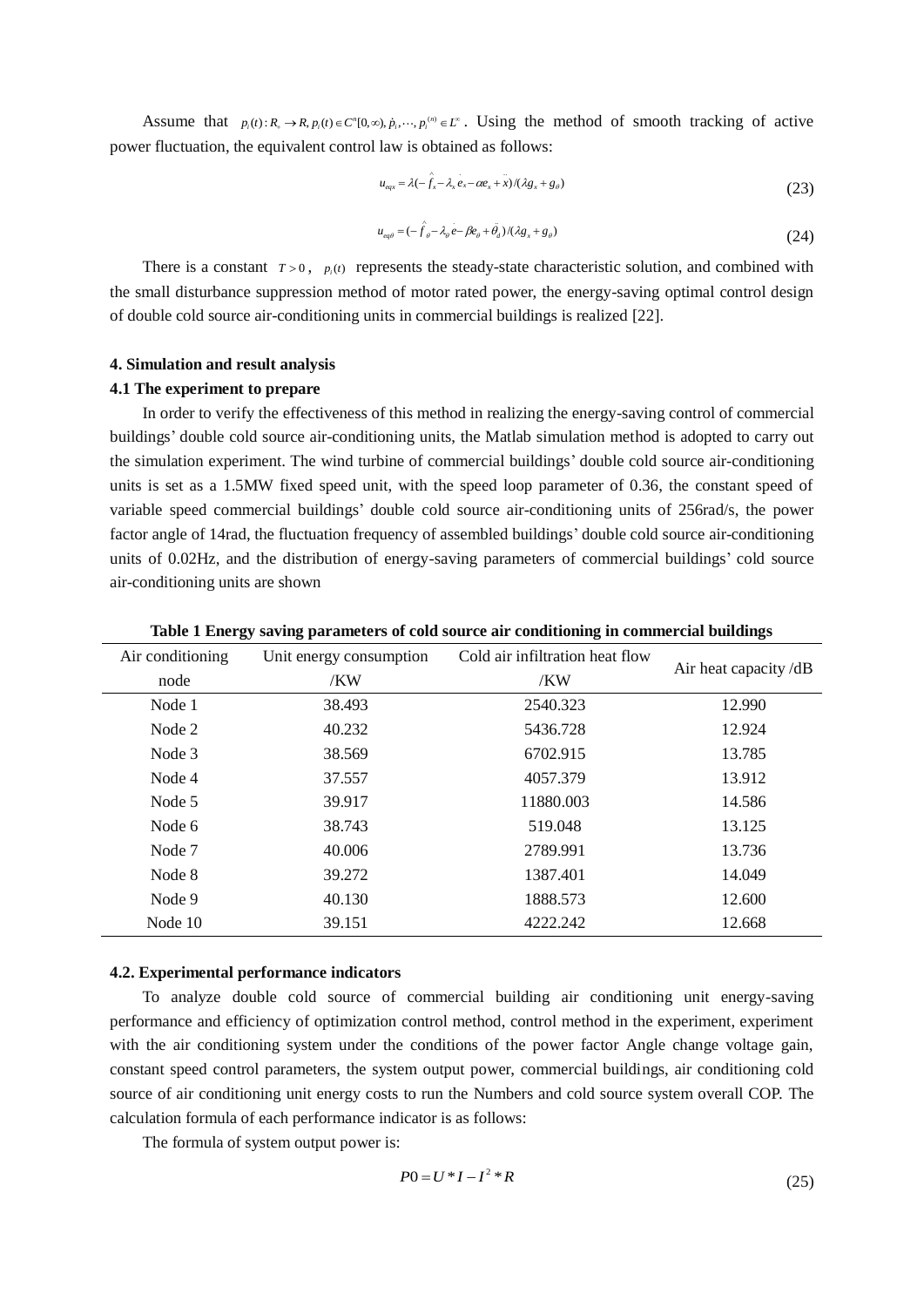Where, *U* represents the system voltage.

The energy cost formula of dual-cooling air conditioning units in commercial buildings is as follows:

$$
W0 = P2 * t \tag{26}
$$

In the formula, P2 represents the power of the dual-cooling air conditioner, and t represents the time consuming.

The overall COP calculation formula of cold source system is as follows:

$$
C_0 = \frac{a_1}{a_2} \tag{27}
$$

Where,  $a_1$  represents the average heating capacity,  $a_2$  represents the average power consumption. Other performance indicators are automatically monitored by the system's own software.

In the experiment, the larger the voltage gain index of the air-conditioning system is under the change of power factor Angle, the more stable the designed energy-saving control method is. Constant speed control parameter index is the degree of consistency between the experimental value and the actual value. The more consistent the experimental value is, the better the control method is. The smaller the system output power consumption, the energy cost of dual-cooling air conditioning units in commercial buildings, and the number of operating air conditioning units, the better the energy saving effect of the verification method is. The higher the overall COP index value of the cold source system is, the higher the conversion effect between energy and heat energy of the control method is, that is, the more obvious the energy-saving effect is.

### **4.3. Analysis of experimental performance**

#### **4.3.1 Voltage gain analysis of air conditioning system under power factor Angle change**

According to the above parameter Settings, the voltage gain of the air-conditioning system under the change of power factor Angle was tested, and the stability of the design method was analyzed. The specific experimental results are shown in Figure 3.



**Figure 3 Voltage gain of cold source air conditioners in commercial buildings under different power consumption factors**

The voltage gain of the air-conditioning system under the change of power factor Angle is analyzed in Figure 3. The method presented in this paper is used for energy-saving control of dual-cooling air-conditioning in commercial buildings, and the voltage gain of the air-conditioning system is large and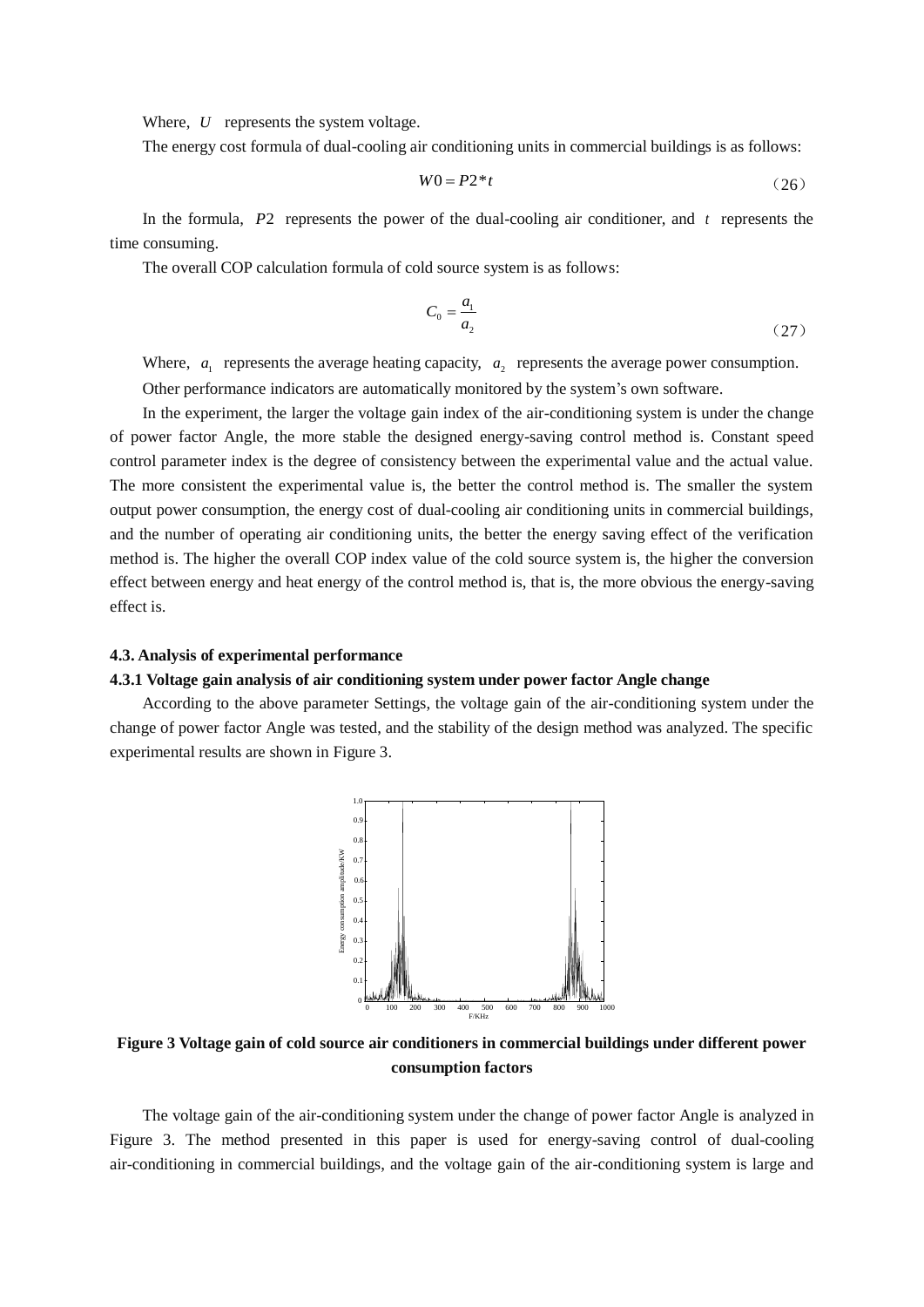the voltage fluctuation is small. Therefore, the design method has good stability.

#### **4.3.2 Analysis of control parameters in constant speed section**

In order to further analyze the stability of the design method, the control parameters of the constant speed section were tested. The specific experimental results are shown in Figure 4.



**Figure 4 Test results of control parameters in constant speed section**

Analysis diagram 4, the method of double cold source of commercial building energy-saving control stability is better, the control of air conditioning unit in figure 4, as the change of width of maintenance cycle, the output value change, the change of the design method of the value and the actual value is consistent, does not appear deviation, error is small, therefore, the further verify the stability of air conditioning energy saving control method more, effectively improve the stability.

#### **4.3.3 System output power analysis**

After the stability analysis of the energy-saving control method is completed, the system output power of the design method needs to be analyzed. Therefore, the power output is tested. The specific experimental results are shown in Figure 5.



**Figure 5 System Output Power Consumption**

Analysis of the system output power in FIG. 5 shows that before 50s, the system output power is between 36.8MW and 38.0. After the test 50s, the output power of the design system begins to decrease, and the lowest value of the system output power reaches 36.4MW. The overall output power of the design method presents a downward trend. In addition, the output power consumption of energy-saving control of dual-cooling air conditioning units in commercial buildings using the method in this paper is small, so the method can effectively reduce the system output power consumption.

#### **4.3.4 Analysis on energy switching of commercial building dual cooling source air conditioning unit**

After analyzing the output power of the system, different methods were used to compare the energy cost of energy-saving control of dual-cooling air conditioning units in commercial buildings. The specific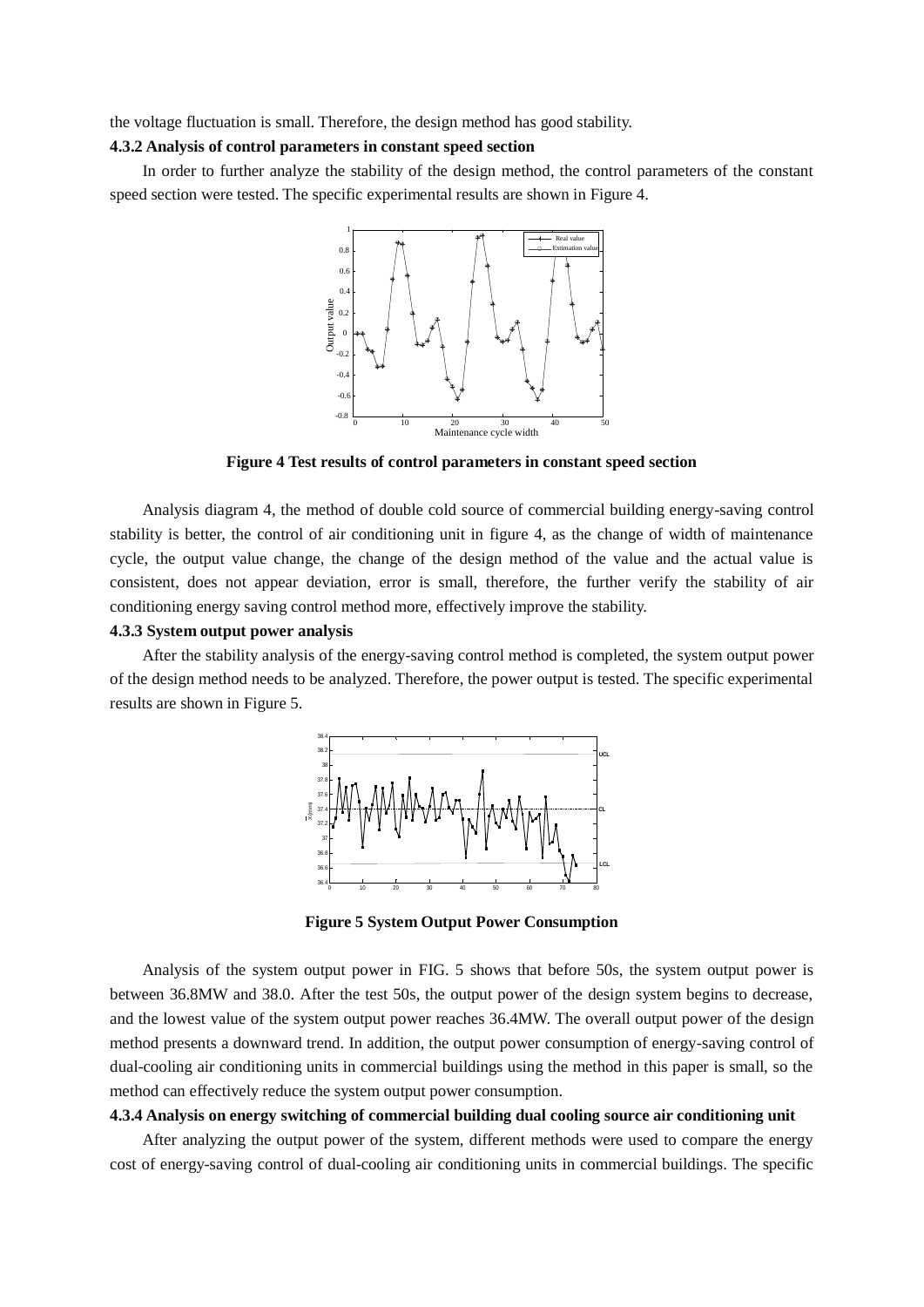experimental results are shown in Table 2.

| $($ um $\mathbf{N}$ $($ i $\mathbf{N}$ |                       |        |                  |  |
|----------------------------------------|-----------------------|--------|------------------|--|
| Test times                             | Methods of this paper | ВP     | Integral control |  |
| 10                                     | 4.572                 | 31.246 | 12.557           |  |
| 20                                     | 4.069                 | 66.872 | 12.802           |  |
| 30                                     | 4.860                 | 82.446 | 12.872           |  |
| 40                                     | 4.544                 | 49.906 | 12.928           |  |

**Table 2 Energy expenditure of double cold source air conditioning units in commercial buildings (unit KW/h)**

By analyzing the data in Table 2, it can be seen that after the application of the control method in this paper, the energy cost of the dual-cooling air conditioning unit is only 4.860KW/h and the lowest value is 4.069KW/h. The energy cost of the dual-cooling air conditioning unit using BP method is only 82.446KW/h and the lowest value is 31.246KW/h. The energy cost of the dual-cooling air conditioning unit using the integral control method is only 12.928kW /h, and the lowest value is 12.557kW /h. The energy cost of the dual-cooling air conditioning unit using the comparison method is all more than 10KW/h. The comparison between the three control methods shows that: Compared with the comparison method, the energy cost of the minimum dual-cooling air conditioning unit in this paper is 26.386KW/h and 7.697KW/h, respectively. Therefore, the energy cost of the energy-saving control of the dual-cooling air conditioning unit in commercial buildings in this paper is the least, indicating that the energy-saving effect is good.

## **4.3.5 Analysis of the number of air conditioners in operation**

Under the set conditions, that is, the temperature is constant  $26^{\circ}$ C, the number of air conditioners running within 10 hours is tested, and the total number of air conditioners is 60. If the number of air conditioners running is less, the better the performance of the design method is, and the energy saving is achieved while the economic cost is indirectly reduced. The specific results of the experiment are shown in Table 3.

|                | Table 5 Comparison of air conditioning operating units |                      |  |  |
|----------------|--------------------------------------------------------|----------------------|--|--|
|                | Number of air conditioning units in operation          |                      |  |  |
| Test time /h   | Before applying the                                    | After applying the   |  |  |
|                | method in this paper                                   | method in this paper |  |  |
| 1              | 57                                                     | 45                   |  |  |
| $\overline{2}$ | 56                                                     | 45                   |  |  |
| 3              | 57                                                     | 44                   |  |  |
| 4              | 55                                                     | 46                   |  |  |
| 5              | 56                                                     | 44                   |  |  |
| 6              | 57                                                     | 44                   |  |  |
| 7              | 56                                                     | 44                   |  |  |
| 8              | 56                                                     | 45                   |  |  |
| 9              | 56                                                     | 46                   |  |  |
| 10             | 55                                                     | 45                   |  |  |

**Table 3 Comparison of air conditioning operating units**

According to the data in table 3, the application of the method in front of the air conditioning running the Numbers are in more than 55 machines, 57, reached the highest basic running at full capacity, but after application of the method, the operation of the air conditioner sets significantly lower, the highest air conditioning running the Numbers are only for 46 units, the lowest running air conditioning sets the 44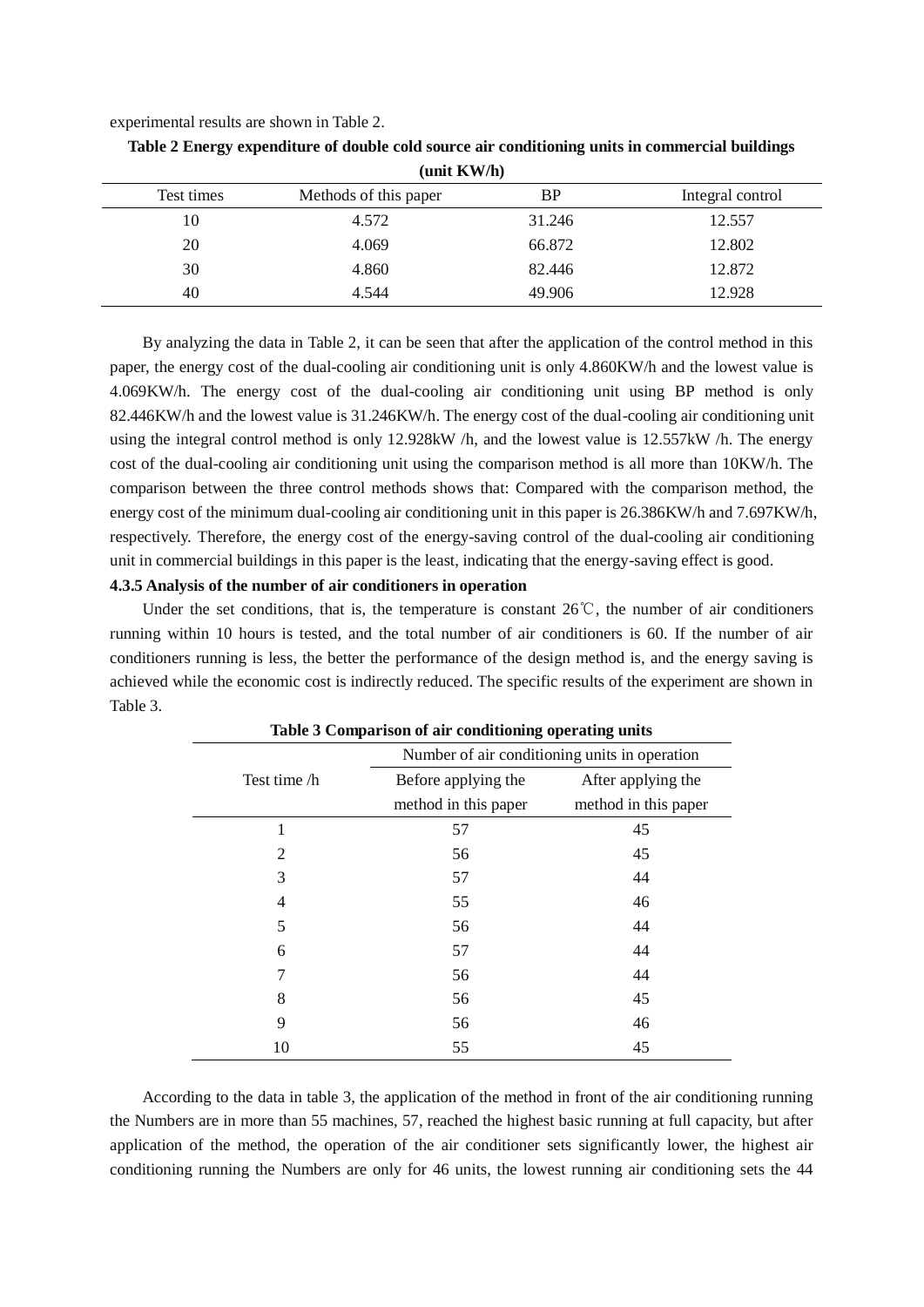units, air conditioning running the Numbers were below 50, Compared with the application of the method in this paper, more than 9 air conditioners are reduced. Therefore, the method in this paper can effectively reduce the number of air conditioners in operation and achieve the purpose of energy saving while maintaining a constant temperature.

### **4.3.6 Overall COP analysis of cold source system**

Further analyze the energy saving effect of the designed energy saving control method, and use COP to verify the performance of the energy saving control method. COP is the energy efficiency ratio, in general, the greater the energy efficiency ratio, the more energy saved. The specific experimental results are shown in Table 4.

| Table 4 Overall COP comparison results of cold source system |                      |                      |  |
|--------------------------------------------------------------|----------------------|----------------------|--|
|                                                              | <b>COP</b>           |                      |  |
| Load rate                                                    | Before applying the  | After applying the   |  |
|                                                              | method in this paper | method in this paper |  |
| 0.1                                                          | 2.1                  | 2.0                  |  |
| 0.2                                                          | 3.4                  | 4.1                  |  |
| 0.3                                                          | 4.8                  | 5.8                  |  |
| 0.4                                                          | 5.0                  | 6.5                  |  |
| 0.5                                                          | 4.6                  | 6.9                  |  |
| 0.6                                                          | 4.8                  | 7.1                  |  |
| 0.7                                                          | 4.9                  | 6.8                  |  |
| 0.8                                                          | 5.1                  | 6.5                  |  |
| 0.9                                                          | 4.5                  | 6.9                  |  |
| 1.0                                                          | 4.7                  | 6.7                  |  |

According to the data in Table 4, the overall COP of the cold source system before and after the application of the method in this paper increases with the increase of the load rate in the early stage. When the load rate is about 0.5, the overall COP value of the cold source system before and after the application of the method in this paper basically reaches a stable state. The highest overall COP value of the cold source system before the application of the method in this paper is 5.1. After application of the method of cold source of the system's overall top COP value is 7.1, 0.5, the lowest rate after 6.5, after the application of the method than the cold source system used the method before the overall COP value could be improved by more than 1.4, so the situation shows that application of commercial building double cold source energy saving optimization control method can effectively improve the air conditioning unit can affect comparing, Reduce energy consumption.

#### **5. Conclusions**

In this paper, a self-organizing neural network-based energy-saving optimal control method for commercial building double-cooling air-conditioning units is proposed, and a load balancing dispatching model for commercial building double-cooling air-conditioning units is constructed. The node optimal deployment method of commercial building double-cooling air-conditioning units is adopted to improve the energy-saving effect of commercial building double-cooling air-conditioning units. This paper proposes a self-organizing neural network-based energy-saving control method for commercial building double-cooling air-conditioning units. Through the method of air-conditioning commutation control, this paper analyzes the state parameter set of energy-saving control of commercial buildings' double cold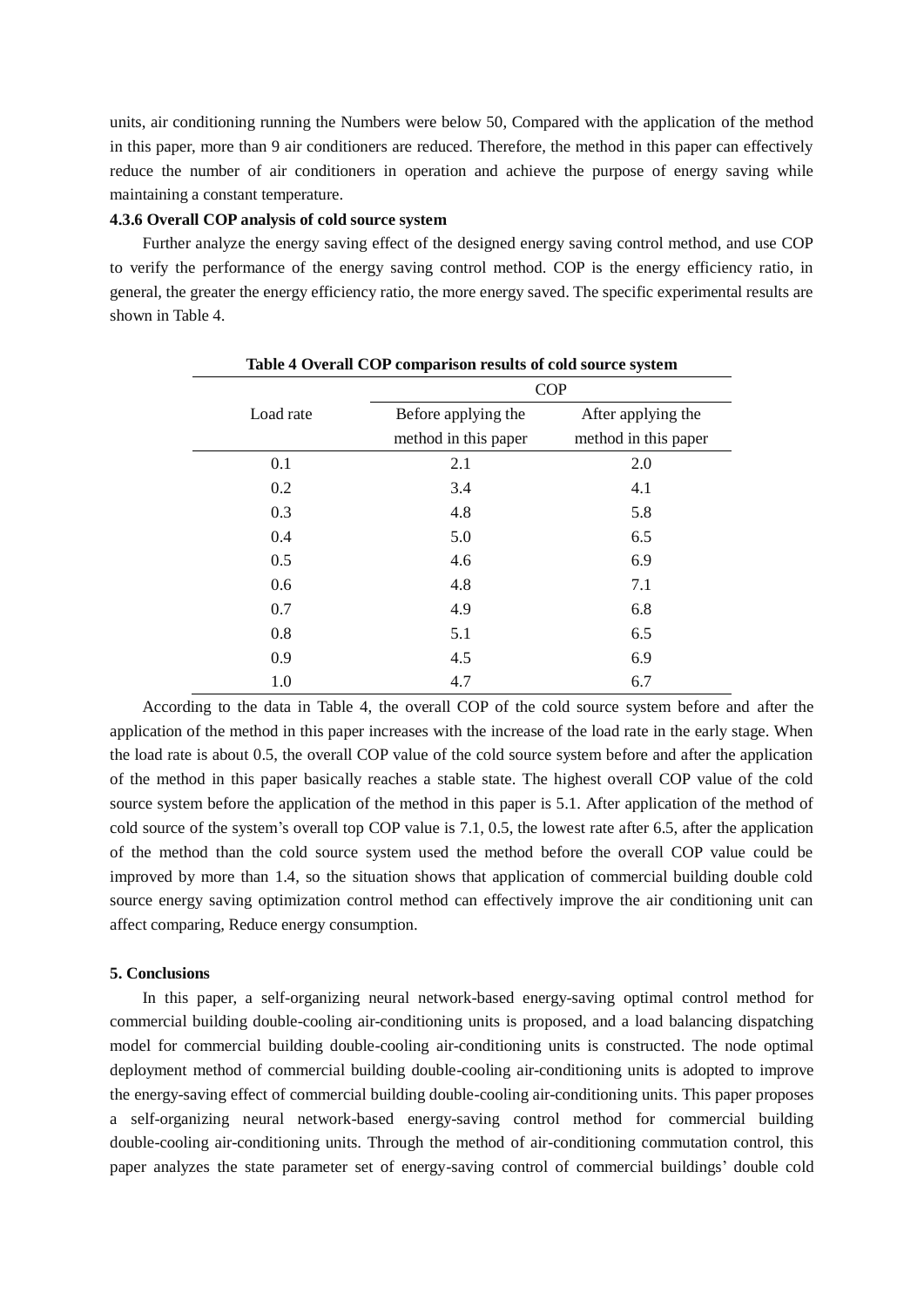source air-conditioning units, and realizes the steady-state regulation and energy-saving control of energy-saving output of commercial buildings' double cold source air-conditioning units by combining the variable frequency speed regulation parameters and the fuzzy constraint method of stroke regulation power. The research shows that the method in this paper has high stability and reliability for energy-saving control of commercial building air-conditioning units with double cold sources.

### **Acknowledgments:**

This work was supported in part by: National Key R&D Program of China (2018YFD0400704).

### **References**

[1] Bao Yuqing, Cheng Limin. Parameter Identification Method of Second-order Equivalent Thermal Parameter Model for Air Conditioning Loads[J]. Automation of Electric Power Systems, 2021, 45(11):37-43.

[2] Xiao Xinwen. Energy saving analysis on outdoor air direct cooling air handling units applied to data centers. [Heating Ventilating & Air Conditioning,](https://www.wanfangdata.com.cn/perio/detail.do?perio_id=ntkt&perio_title=Heating%20Ventilating%20&%20Air%20Conditioning) 2021, 51(1):70-75.

[3] Zhao Yongzhu, Zhang Zhonghao, Chen Guo, et al. Simulation of computer room temperature and air conditioning energy saving based on computational fluid dynamics model[J]. Journal of Computer Applications, 2020, 40(z1):243-247.

[4] Zhang Wenxiu, Han Xiaoqing, Song Shuyong, et al. Operational reliability evaluation of wind

integrated power systems based on Markov chain considering uncertainty factors of source-grid-load[J]. Power System Technology, 2018, 42(3):762-771

[5] Guo Chunyi, Yang Zhizhong, Ning Linru, et al. A novel coordinated control approach for commutation failure mitigation in hybrid parallel-HVDC system with MMC-HVDC and LCC-HVDC[J]. Electric Power Components and Systems, 2017, 45(16):1773-1782.

[6] Egea-Alvarez A, Fekriasl S, Hassan F, et al. Advanced vector control for voltage source converters connected to weak grids[J]. IEEE Transactions on Power Systems, 2015, 30(6):3072-3081.

[7] Li Tan, Zhao Chengyong. Recovering the modular multilevel converter from a cleared or isolated fault<sup>[J]</sup>. IET Generation, Transmission & Distribution, 2015, 9(6):550-559.

[8] Yi zhan, Liu Fei, Huang Yanhui, Diao Xiaoguang, Huang Wenhui, Zha Xiaoming. A Circular Power Balancing Topology with Efficiency Optimization Strategy for Modular Cascaded Photovoltaic DC/DC Converter[J]. Proceedings of the CSEE, 2022, 42(5): 1657-1668.

[9] Wang Cheng, Gao Rui, Wei Wei, et al. Risk-based distributionally robust optimal gas-power flow with Wasserstein distance[J]. IEEE Transactions on Power Systems, 2019, 34(3):2190-2204.

[10] Wen Yunfeng, Qu Xiaobin, Li Wenyuan, et al. Synergistic operation of electricity and natural gas networks via ADMM[J]. IEEE Transactions on Smart Grid, 2018, 9(5):4555-4565.

[11] Shen Yindong, Cai Hao, Shi Shouyong. Development of Energy Saving Control Device for Campus Air Conditioning[J]. [Electric Engineering,](https://www.wanfangdata.com.cn/perio/detail.do?perio_id=dgjs&perio_title=Electric%20Engineering) 2020, 41(16):14-16.

[12] Yu Dan, Wu Xuan, Liu Yimin, et al. Energy saving control transformation and effect verification of split air conditioners based on Internet of Things[J]. Heating Ventilating & Air Conditioning,2021,51(5):119-122,19.

[13] Fan Xinzhou, Yao Ye. Study on Energy-saving Optimization Strategy and Simulation of Central Air-conditioning Water System[J]. Journal of Refrigeration, 2021, 42(5):64-72.

[14] Wang Cheng, Wei Wei, Wang Jianhui, et al. Convex optimization based distributed optimal gas-power flow calculation[J]. IEEE Transactions on Sustainable Energy, 2018, 9(3):1145-1156.